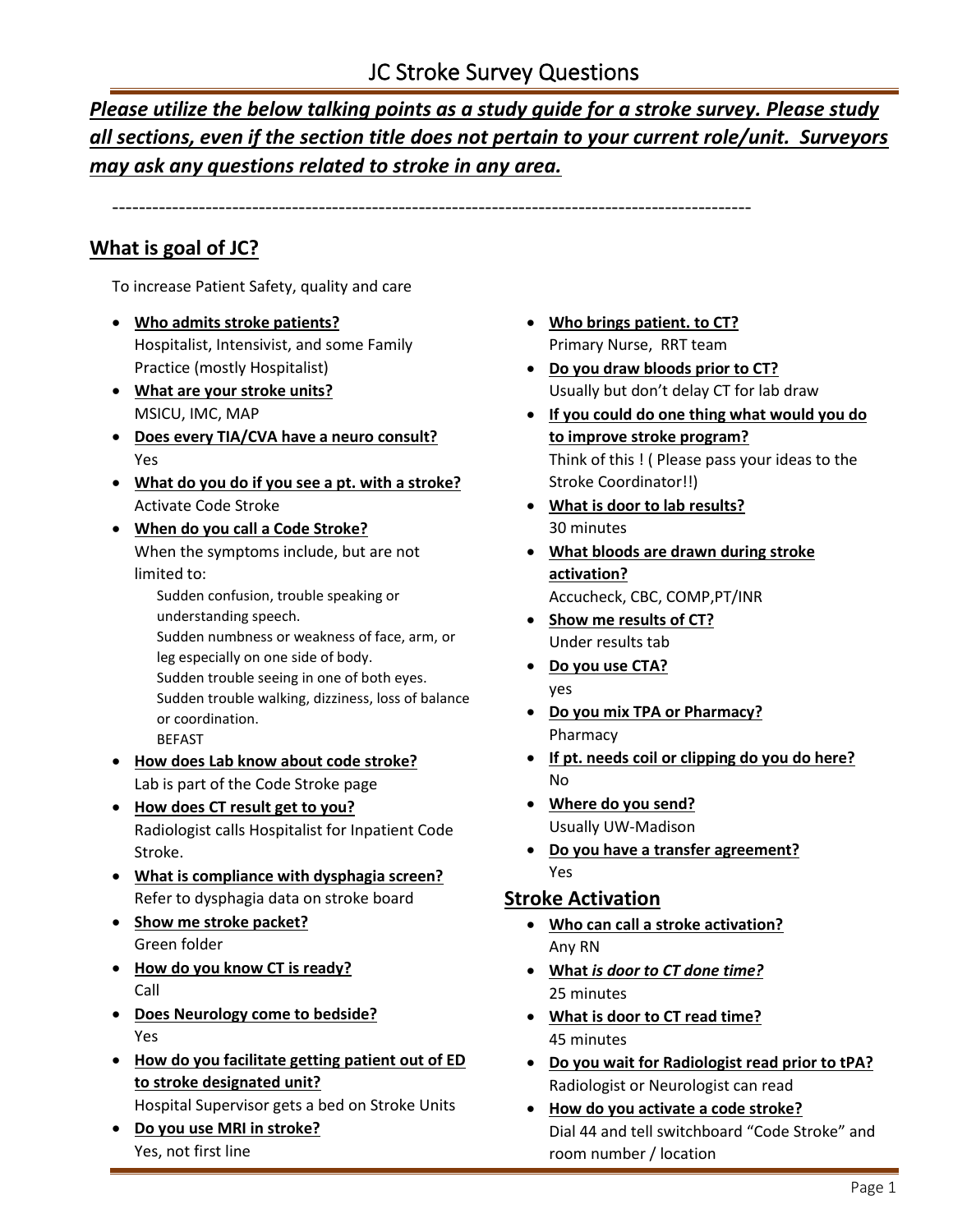# JC Stroke Survey Questions

- **When do we call an Acute Stroke Response?** When onset of symptoms occur within 24 hours
- **Who respond to a stroke response?** RRT – MSICU RN, CTU RN, RT, Hospitalist CT, Lab, Pharmacy, Hospital Supervisor, Stroke Coordinator, Neuro NP

### **NIHSS**

- **Who can perform the NIHSS during a stroke activation?**  Hospitalist, Neurologist, Neuro NP
- **Is RN Staff NIHSS Certified?**  Not yet but education is planned
- **If you are not certified can you perform NIHSS?** NO
- **What does your neuro assessment consist of?** Stroke neuro assessment in EPIC

## **CT SCAN**

- **What if another patient is on table?** Have second scanner
- **What if emergency occur while you are scanning pt.?** Stroke activation takes precedence, have

another scanner

- **What kind of education did you get on stroke?** Dept meetings
- **Who reads films?**  Days: Radiologists Nights: VRAD

## **Labs/Tests**

- **What is goal for lab results?** Door to result <30 minutes. Glucose is POC testing. If pt is on Coumadin we wait for INR results otherwise do not wait for other labs prior to administering tPA.
- **When should CT be completed? /Read?** Door to CT <25 minutes from Ed arrival or 25 minutes from symptom onset if inpatient. Door to CT resulted <45 Minutes
- **How does lab know it is a Stroke activation?** Code Stroke page
- **What labs do we perform?**  POC Glucose, CBC, COMP, PT/INR/PTT,
- **What are BP Guidelines for CVA/TIA?** 220/120
- **What are BP guidelines for ICH?** Keep SBP less than 140- 160
- **What are BP guideline prior to TPA?** 185/110
- **What are BP guideline during and 24 hours after TPA?**  180/105
- **What antihypertensive are recommended to control HTN in stroke patients?** Labetalol, Hydralazine, Nicardipine ==========================================

### **tPA = Activase (Alteplase)**

- **Who can administer tPA?** RN from ED or MSICU
- **What solution do we use to mix tPA?** Reconstitute with Sterile Water. (Dextrose containing solutions, such as D5W, are contraindicated for stroke patients due to poorer outcomes.) Pharmacy mixes tPA.
- **What is the bolus dose?** Bolus Dose = 10% of the Total Dose
- **What is the IV Infusion Dose?** 90% of the Total Dose
- **What is the max dose of tPA?** 90 mg
- **Where is tPA kept?** Pharmacy
- **What are VS /Neuro checks post tPA?** Every 15 minutes x 2 hours, then Every 30 minutes x 6 hours, then Every one hour x 16 hours
- **What are the BP parameters to initiate of tPA?** Cannot be greater than 185/110
- **What are BP parameters during and post tPA?** Cannot be greater than 180/105
- **How do you receive TPA education?** Orientation, Dept meetings, Skills Days
- **What is the inclusion criteria for tPA?**  Must have stroke symptoms Must be 18 years of age or greater Must be within 4.5 hours of Last Known Well See Exclusion / Inclusion criteria in Green Folder

## **BP Management**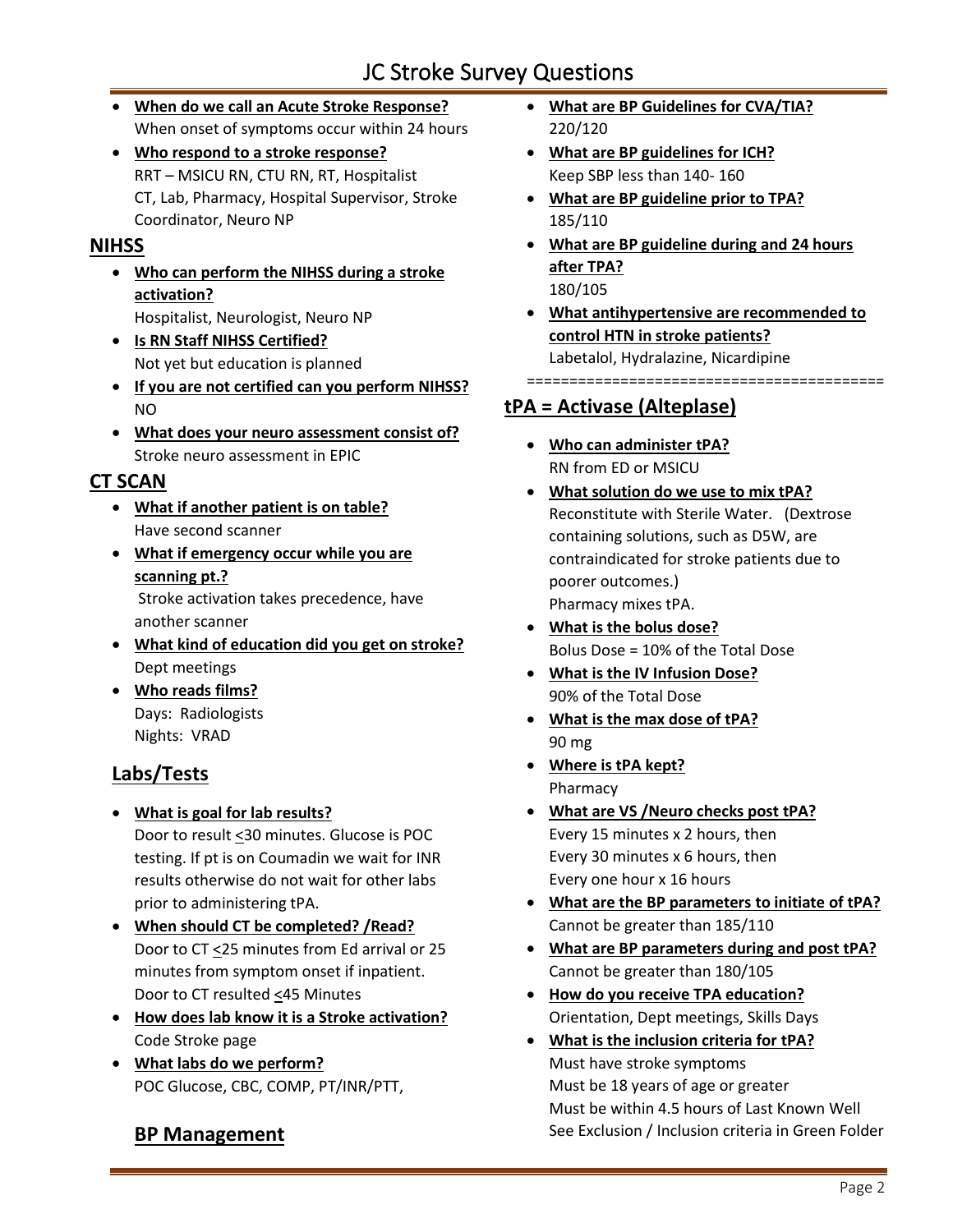# JC Stroke Survey Questions

- **What does "Last Known Well" mean?** The time at which the patient was last known to be without the signs/symptoms of the current stroke or at his/her prior baseline.
- **What is "Onset of Symptoms" mean?** When the symptoms first became apparent (first started)
- **What does "Discovery of Symptoms" mean?** When someone first noted the symptoms. May be the same as Onset of symptoms. (May know the Discovery of Symptoms time and not the true Onset of symptoms time.)
- **What is P&P for NOACs and tPA?**  tPA contraindicated if received a NOAC within 48 hours
- **What is rate of bleeding with tPA?** 6.4%
- **What are risks of tPA?** Bleeding, Angioedema, worsening symptoms
- **Do you check for angioedema?**  Yes, during Neuro assessments, Increased risk of angioedema when taking an ACE inhibitor
- **What are contraindications for tPA? Stroke onset from Last Known Well between 0 – 4.5 hours** 
	- Onset of symptoms > 4.5 hours
	- Previous stroke in the past 3 months
	- Intracranial Hemorrhage (ICH)
	- MI in the past 3 months
	- Major surgery in the past 14 days
	- Arterial puncture in a non-compressible site in the last 7 days
	- No evidence of acute trauma or bleeding
	- On Coumadin therapy with an elevated  $INR > 1.7$

#### **In addition for Stroke onset from Last Known Well between 3 and 4.5 hours:**

- Patient cannot be greater than age 80
- On oral anticoagulation therapy regardless of INR
- Baseline NIH score > 25
- History of stroke and Diabetes
- **How soon after tPA do you repeat head CT?**

Within 24 hours, sooner if have S/S of bleeding or headache or change in neuro status

- **Who prepares TPA?** Pharmacy
- **Do you do actual or estimated weights prior to tPA?**

On Floor, all patients have actual weights on Admission

- **Do you obtain written consent for tPA?** No.
- **Can you transport pt. with TPA infusing?**  Yes
- **If TPA candidate where does patient go?** MSICU for at least 24 hours
- **Do you wait for lab results prior to tPA administration?** Need glucose POC result and INR if on coumadin
- **What are the stroke designated Units?** ED, MSICU, IMC, MAP
- **If pt. not a candidate for tPA and come within TPA time frame what do you do?** Consider Neurointervention
- **Can a patients who receive tPA receive endovascular interventions?** Yes
- **What did you educate pt. on?**  S/S of stroke (BEFAST), Personal risk factors, their LDL, BP, and HGA1c level, Call 911 for stroke S/S, F/U appointments, Medication education.
- **Where is plan of care?**
- **What is the patient's LDL?**
- **What is the patient's HgA1C?**
- **What is "Permissive HTN"?**  Allowing for high blood pressure in stroke population to perfuse brain and not extend infarct.
- **Show me VS and Neuro for TPA?**
- **Show me stroke neuro assessment?**
- **If problem with BP who do you go to?** Neurologist, Neurosurgeon, Hospitalist, Admitting FP, but keep in mind BP parameters for permissive HTN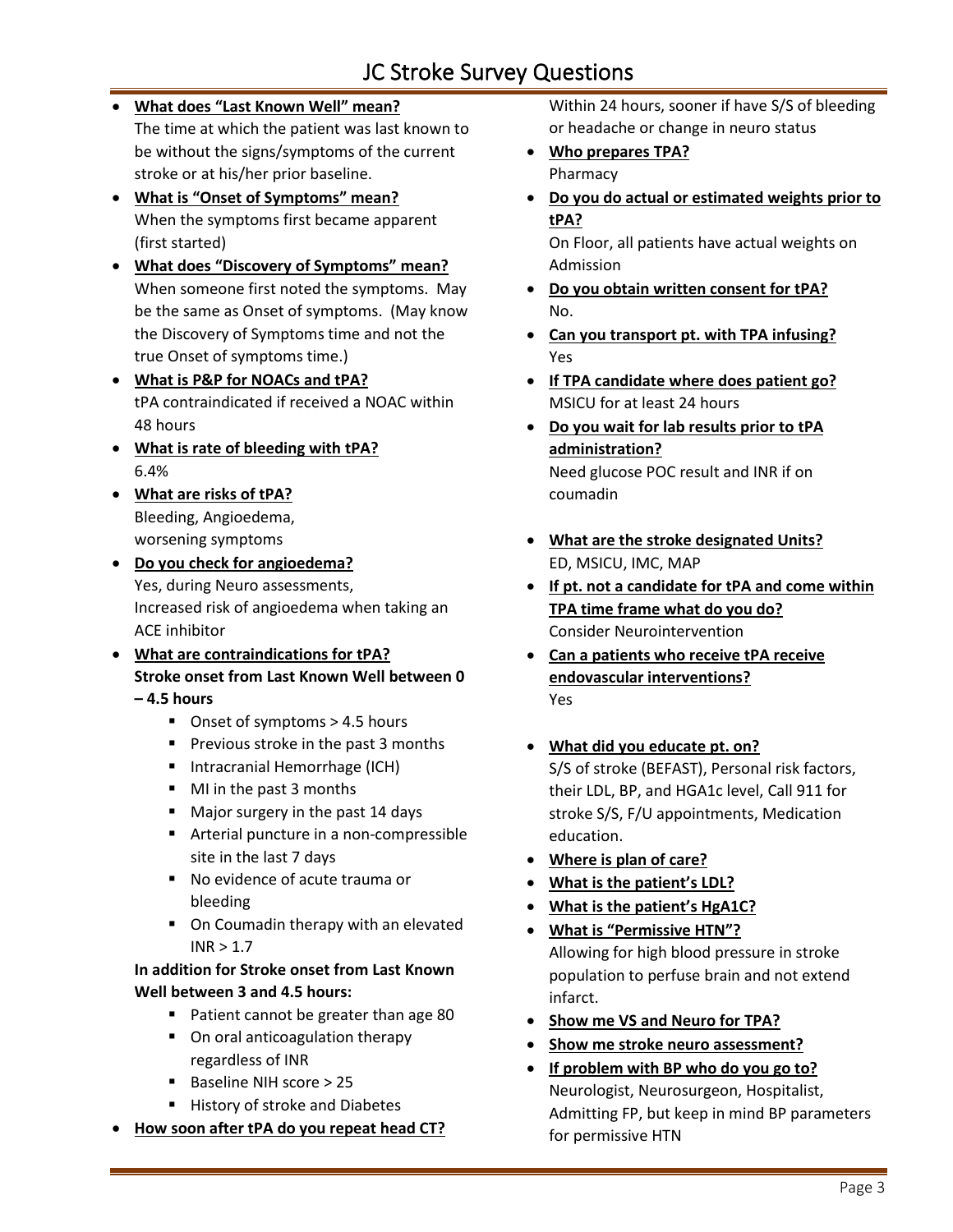- **Do we use CAM for delirium?**
- **Are stroke pt. at high risk for delirium?**  Yes

### **IMC / MAP**

• **When patient admitted from ED to IMC or MAP how often VS?**

Every 4 hours for an acute stroke or TIA or as ordered

- **What is LDL?**
- **What is HgA1C?**
- **Do we have a designated overflow area?** Goal is to admit all stroke patients to stroke units: MSICU, IMC, MAP
- **Tell me about your pt.?**
- **Tell me about you?**
- **How are you competent to take care of this pt.?**

Stroke education – describe what education you have had:

Nursing Symposiums, Skills Days, Unit Mtgs, Dysphagia competency, etc

- **Do we routinely screen for OSA?**
- **Is Aspirin considered an anticoagulant?**  No, Antithrombotic
- **What is permissive HTN?**  Allowing for high blood pressure in stroke population to perfuse brain and not extend infarct.
- **Why is the physician allowing the bp parameters to be so high?**

Higher parameters are sometimes used for stroke patients when physicians are allowing for "Permissive Hypertension" in the Acute Ischemic Stroke Population.

- **Show me the ST note**
- **Show me the PT note**
- **What did OT say?**
- **What is patient's preferred language?**
- **What meds is patient on?**
- **Was dysphagia screen done?**
- **What are education requirements for this floor?**
- **Can patient feed self?**
- **What is discharge disposition?** Ie: rehab/ skilled nursing facility

• **What is intensive statin therapy?** 

Usually Atorvastatin 80 mg High dose of statin therapy has proven to be effective for patients who have had a stroke for cholesterol reducing and neuroprotective mechanisms.

• **Can a float take care of stroke patient on your unit?**

Float pool yes because they have had training but not floats from non-stroke units.

- **What do you do if you have a float?** Avoid giving them a stroke pt.
- **Is patient on anticoagulation for aFib?**
- **Who does DM teaching?** Staff RN from admission to discharge. Diabetic Educator (Patti Hafeman) as a resource.
- **Who does cognitive evaluation?** ST
- **Show me patient meds?**
- **Do we have ST on weekend?** Yes
- **What if patient fails nursing swallow screen?**  NPO. Re-evaluation by ST when appropriate.
- **Can you show me neuro consult?**
- **What are you proud of on this unit?** Need to think of something!
- **Tell me about your role in a stroke activation?** Dial 44 to activate Inpatient Code Stroke.
- **Can you give tPA on this floor?**  ED & MSICU only

=====================================

## **OT/PT/ST**

- **Does AWH have a stroke support group?** Yes
- **Do we have PT / OT / ST?** Yes – Availability?
- **What if patient fails nursing swallow screen?**  NPO. Re-evaluation by ST when appropriate.
- **Do we have PT / OT / ST on weekend?** Yes =======================================

==================================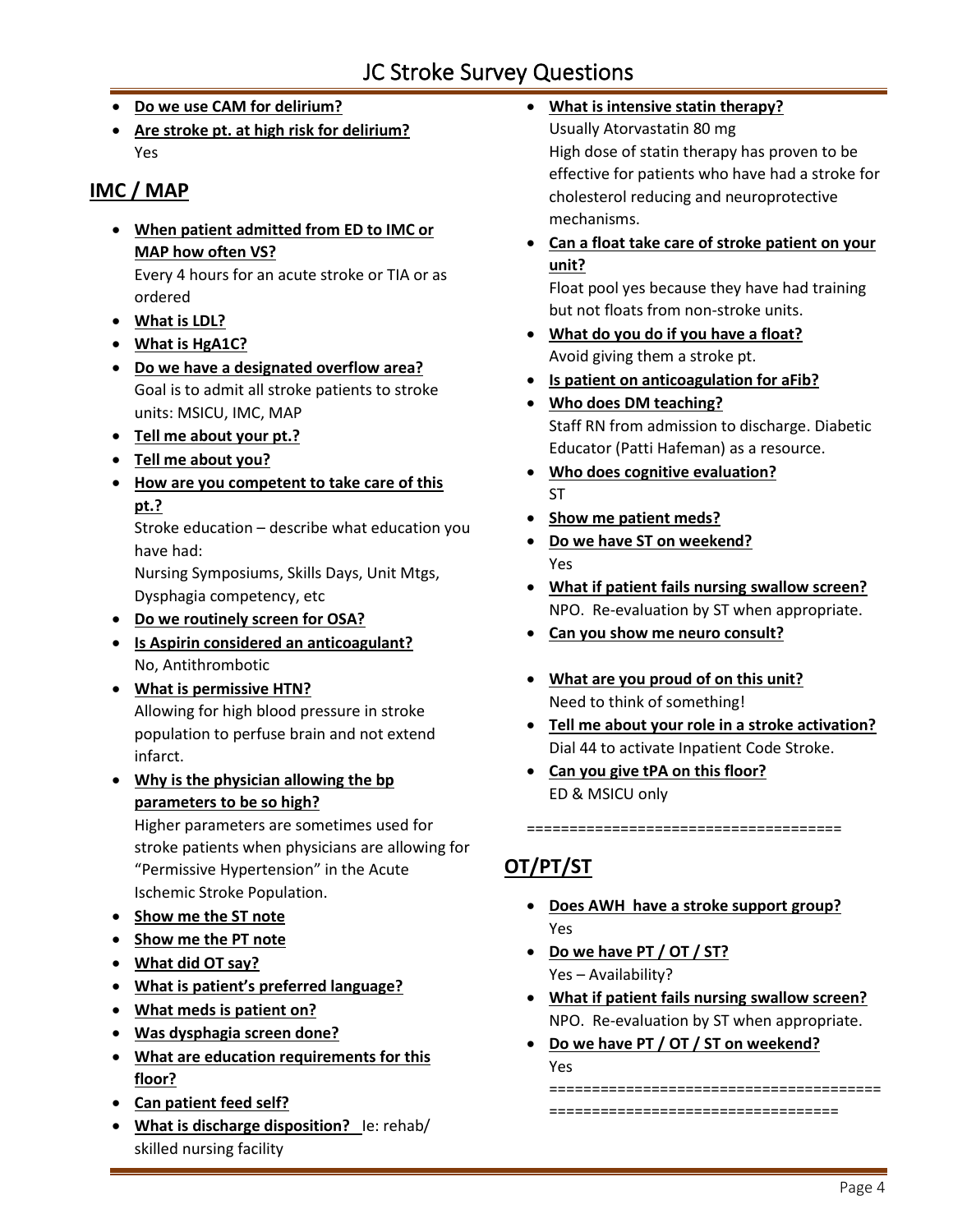## JC Stroke Survey Questions

### **Patient Education**

- **Show me stroke care plan**
- **Show me stroke education**
- **Where do you documents patient goal?**
- **What goes on white boards?**
- **Do you teach patient about their individuated risk factors for stroke?** Yes
- **Where do you document?**
- **What method do we use to teach?**
- **Will interview patient** See possible interview questions in other section.
- **What is your patient's personal risk factors?** Examples: Diabetes (know the A1C), HTN (know bp), Hyperlipidemia (know cholesterol levels), etc
- **Does you patient know their personal risk factors?**

Teach them and document!

- **Does AWH have their own Stroke Support Group?**
- Yes for patients and families/caregivers. The group meets every other month

==========================================

=============================

### **Patient Interview**

- **Tell me your experience here?**
- **Can you tell me your risk factors?**
- **What are S/S of stroke?**
- **What will you do if you have S/S of stroke again?**
- **What is your ldl ?**
- **What is you A1C?**

==========================================

#### **Stroke Patient Satisfaction Survey**

• **Does patient receive a stroke satisfaction survey?**

No but they may be called for a patient satisfaction survey =======================================

#### **Committees and Teams**

• **Do you have a stroke committee?**

- Yes
- **When does it meet?** Once a month
- **Who attends?** Interdisciplinary team
- ===================================

#### **Community Education**

• **What do you teach in community?** BEFAST, Stroke Risk Factors, *What is Be Fast? Acronym for Balance, Eyes, Face arms, Speech, and terrible headache /time to call 911 Way to identify a stroke B-is gait unsteady or balance off E-visual changes F-face drooping A-arm weak or paralyzed S-speech slurred T-Terrible headache & Time is brain call 911 AS*

- **What are S/S of stroke?** Facial droop, slurred speech, weakness/paresis in extremities, dizziness, gait disturbance, visual changes, terrible headache
- **What month is Stroke Awareness Month?** May

#### **DATA**

• **What is the purpose of Data to the Stroke Program?**

> It enables us to improve program and patient care

• **How is data disseminated to you?**

Every month it is shared at Stroke Committee. Visual Management Board in Dept

• **What system do you use to collect data?** "Get With The Guidelines"

#### **ADDITIONAL QUESTIONS**

- What are 5 elements that must be addressed during patient education
	- 1. Personal risk factors
	- 2. Warning sings
	- 3. How to activate ems
	- 4. Follow up with MD, therapy, etc
	- 5. Meds at dc